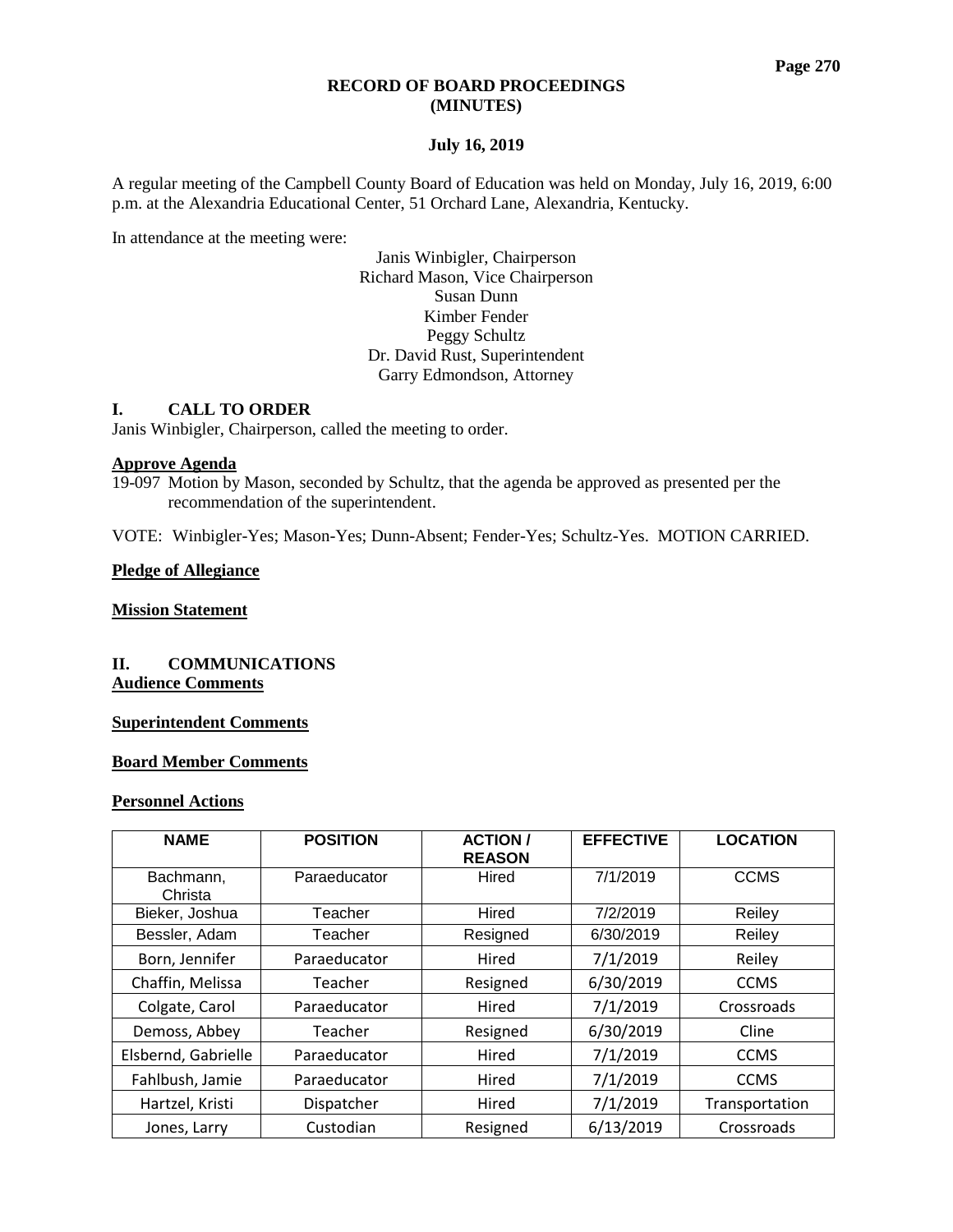|                   | 21st Century               |          |           |                |  |
|-------------------|----------------------------|----------|-----------|----------------|--|
| Kuhnhein, Julie   | Administrator              | Hired    | 7/1/2019  | Reiley         |  |
| Lanter, Timothy   | Paraeducator               | Hired    | 7/1/2019  | Grant's Lick   |  |
| McCarthy, Jeff    | <b>Asst Football Coach</b> | Hired    | 7/1/2019  | <b>CCHS</b>    |  |
| Melton, Jennifer  | Teacher                    | Resigned | 6/30/2019 | Grant's Lick   |  |
| Neace, Brandy     | Paraeducator               | Hired    | 7/1/2019  | Reiley         |  |
| Ott, Ryan         | Band - Brass<br>Instructor | Hired    | 7/1/2019  | <b>CCHS</b>    |  |
|                   | Gift & Talented            |          |           |                |  |
| Reynolds, Lorinda | Teacher                    | Hired    | 7/1/2019  | District Wide  |  |
| Scott, Kayla      | Teacher - Special Ed       |          | 7/2/2019  | Cline          |  |
| Stephens, Mark    | Teacher                    |          | 7/1/2019  | Alex Ed Center |  |
| Taylor, Donna     | Paraeducator               | Hired    | 7/1/2019  | Crossroads     |  |
| Tolson, Kelsey    | Secretary                  | Hired    | 7/1/2019  | <b>CCHS</b>    |  |
| Wells, Mandee     | Teacher                    | Hired    | 7/1/2019  | <b>CCMS</b>    |  |
|                   |                            |          |           |                |  |

### **SUBSTITUTES**

| Prejean, Jennifer | Substitute Bus<br>Driver   | Hired | 7/3/2019 | Transportation |
|-------------------|----------------------------|-------|----------|----------------|
| Younse, Leslie    | Substitute<br>Paraeducator | Hired | 7/1/2019 | District Wide  |

## **Written Communications and Reports**

SBDM Minutes Public Relations Report Field Trip Report – Transportation KSBA Procedure Manual Update #23 KSBA District Athletic Handbook Annual Update 2019-20 Employee Handbook 2019-20 Substitute Employee Handbook 2019-20 Special Education 504 Procedure Update

# **III. ACTION AGENDA**

## **KSBA Policy Manual Update #42; Second/Final Reading**

- 19-098 Motion made by Fender, seconded by Mason, to approve the 2019 KSBA Policy Update (#42) as submitted per the recommendation of the superintendent.
- VOTE: Winbigler-Yes; Mason-Yes; Dunn-Yes; Fender-Yes; Schultz-Yes. MOTION CARRIED.

#### **District Beverage Contract**

- 19-099 Motion made by Schultz, seconded by Dunn, to approve the 5-year district-wide beverage agreement with *PepsiCo* per the recommendation of the superintendent.
- VOTE: Winbigler-Yes; Mason-Yes; Dunn-Yes; Fender-Yes; Schultz-Yes. MOTION CARRIED.

### **RFP for Architect/Engineering Services – New Elementary School**

- 19-100 Motion made by Mason, seconded by Dunn, to approve Robert Ehmet Hayes and Associates as the architect/engineer firm for design services on a new elementary school per the recommendation of the superintendent.
- VOTE: Winbigler-Yes; Mason-Yes; Dunn-Yes; Fender-Yes; Schultz-Yes. MOTION CARRIED.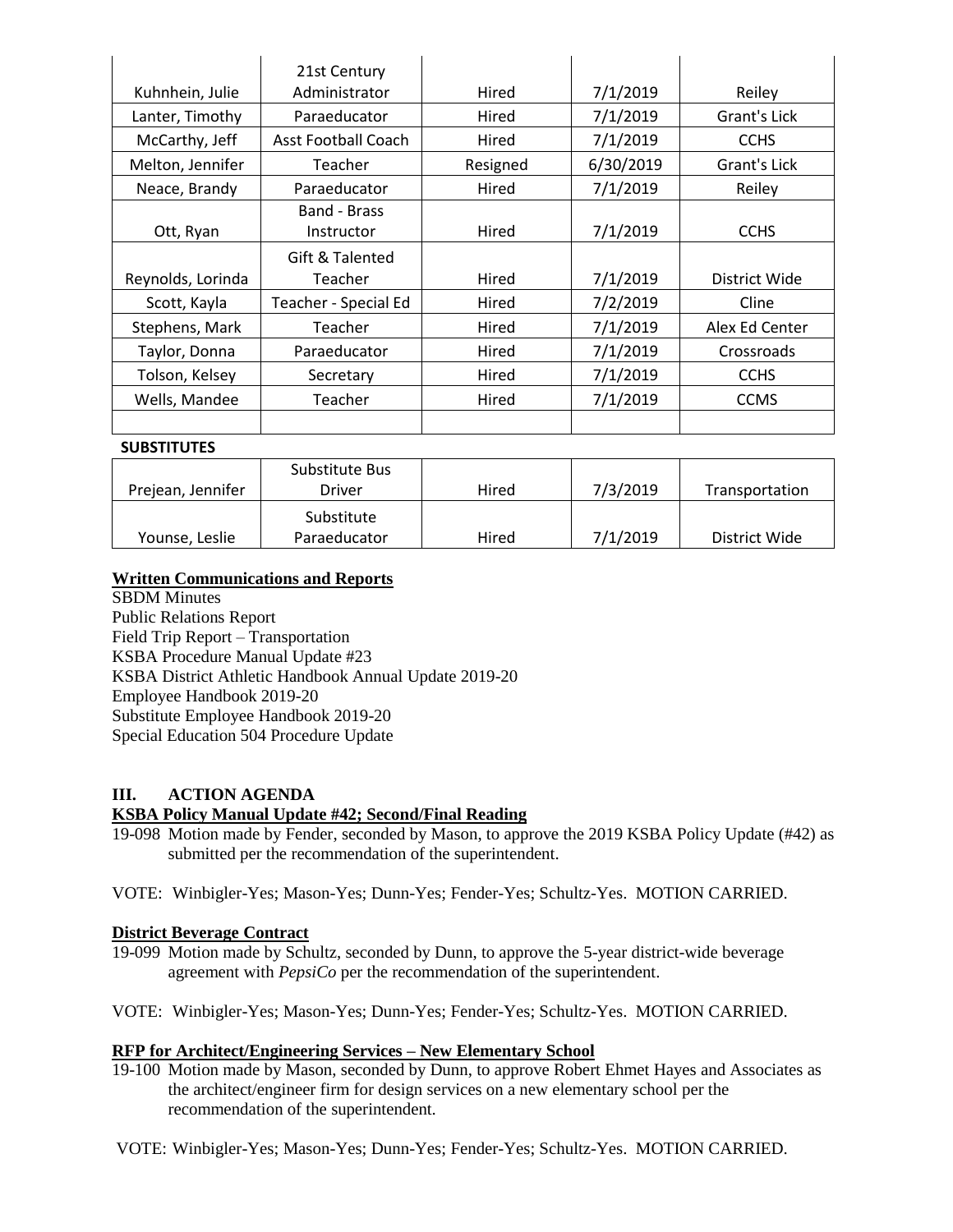## **Alteration to CCMS/CCHS**

- 19-101 Motion made by Dunn, seconded by Fender, to approve alterations to Campbell County Middle School and Campbell County High School per the recommendation of the superintendent.
- VOTE: Winbigler-Yes; Mason-Yes; Dunn-Yes; Fender-Yes; Schultz-Yes. MOTION CARRIED.

### **Amended Board of Education Meeting Schedule 2019**

- 19-102 Motion made by Fender, seconded by Dunn, to approve the Campbell County Board of Education 2019 Regular Meeting Schedule as amended per the recommendation of the superintendent.
- VOTE: Winbigler-Yes; Mason-Yes; Dunn-Yes; Fender-Yes; Schultz-Yes. MOTION CARRIED.

### **IV. CONSENT AGENDA**

19-103 Motion made by Mason, seconded by Schultz, that the consent agenda be approved as presented per the recommendation of the superintendent.

#### **Minutes**

June 17, 2019 – Regular Meeting

### **Bills - Addendum**

General Fund # 133531-133606 as listed in the Orders of the Treasurer

### **Bills – Regular**

General Fund # 133607-133689 as listed in the Orders of the Treasurer

### **Treasurer's Report**

| Campbell County Board of Education                                                                    |                  |                 |                     |               |                  |
|-------------------------------------------------------------------------------------------------------|------------------|-----------------|---------------------|---------------|------------------|
| Treasurer's Report                                                                                    |                  |                 |                     |               |                  |
| For Month Ended June 30, 2019                                                                         |                  |                 |                     |               |                  |
|                                                                                                       |                  |                 |                     |               |                  |
|                                                                                                       | <b>Beginning</b> |                 | <b>Expenditures</b> |               | <b>Ending</b>    |
| <b>Fund</b>                                                                                           | <b>Balance</b>   | <b>Revenues</b> | <b>Salaries</b>     | <b>Others</b> | <b>Balance</b>   |
|                                                                                                       |                  |                 |                     |               |                  |
| General                                                                                               | 15,345,837       | 1,699,078       | (5,571,590)         | (1, 102, 978) | 10,370,347       |
|                                                                                                       |                  |                 |                     |               |                  |
| <b>Sick Leave Retire.</b>                                                                             | 168,257          |                 | $\Omega$            | $\Omega$      | 168,257          |
|                                                                                                       |                  |                 |                     |               |                  |
| <b>Committed Funds</b>                                                                                | 400,000          |                 | 0                   | 0             | 400,000          |
|                                                                                                       |                  |                 |                     |               |                  |
| <b>Special Revenue</b>                                                                                | (144, 929)       | 641,798         | (573, 561)          | (381, 402)    | (458, 094)       |
|                                                                                                       |                  |                 |                     |               |                  |
| <b>District Activity</b>                                                                              | 94,569           | 24,725          |                     | (5,643)       | 113,650          |
|                                                                                                       |                  |                 |                     |               |                  |
| <b>Capital Outlay</b>                                                                                 | 619,005          | 0               | 0                   | 0             | 619,005          |
|                                                                                                       |                  |                 |                     |               |                  |
| <b>Building</b>                                                                                       | 324,340          | 0               | 0                   | (480)         | 323,859          |
|                                                                                                       |                  |                 |                     |               |                  |
| <b>Construction</b>                                                                                   | 162,048          | 0               | $\Omega$            | (19, 644)     | 142,404          |
|                                                                                                       |                  |                 |                     |               |                  |
| <b>Debt Service</b>                                                                                   | (68, 401)        | 245,873         | 0                   | (177, 472)    | 0                |
|                                                                                                       |                  |                 |                     |               |                  |
| <b>Food Service</b>                                                                                   | 308,739          | 137,630         | (155, 852)          | (98,075)      | 192,442          |
|                                                                                                       |                  |                 |                     |               |                  |
| Totals*                                                                                               | \$17,209,464     | 2,749,104       | (6,301,003)         | (1,785,694)   | \$<br>11,871,871 |
| * Cash and cash equivalents in all funds include approx. \$382,308 in investments and certificates of |                  |                 |                     |               |                  |
| deposits yielding 0.615% and the remainder in interest-bearing checking accounts yielding 1.05%.      |                  |                 |                     |               |                  |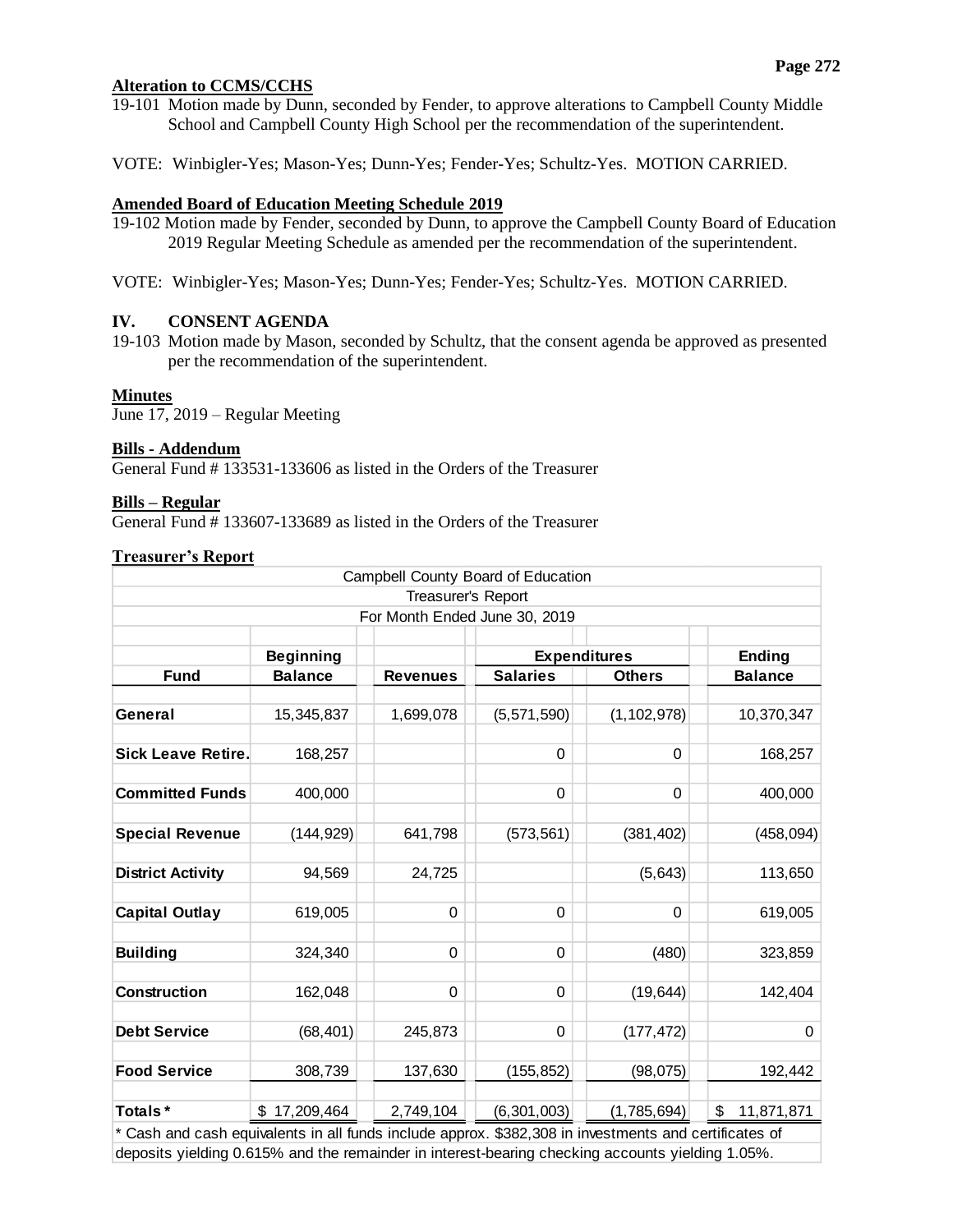# **Page 273**

# **Leave of Absence Requests**

Kelly Doan, Response to Intervention Specialist at Reiley Elementary, from May 13, 2019 through May 31, 2019 for FMLA.

Susan Rath, Principal at Reiley Elementary, from May 30, 2019 through July 11, 2019 for FMLA.

# **Fidelity Bond – Dayton Treasurer**

In accordance with Board policy 04.4, the Treasurer of the board shall be bonded in an amount sufficient to meet the requirements of State regulations. The base amount of the Fidelity Bond is set by the Commissioner of Education in the Kentucky Department of Education (KDE). The minimal amount set by KDE is \$400,000. The Finance Director is currently bonded at \$600,000. The Superintendent and Finance Director recommend CCS bond:

• Dayton Independent Finance Director at \$100,000.00

# **Special Needs Contract for Education Services**

The Director of Special Education is seeking approval of a contract with the Cincinnati Center for Autism. The student was placed in a specialized setting by ARC determination due to least restrictive environment requirements. The cost of the contract has been reduced by \$25,000 from the 2018-19 school year.

# **Disposal of Furniture**

Per policy 04.8, Disposal of School Property, the board is being advised that we have items that are no longer needed for public school purposes.

The Charles E. McCormick building has school furniture that the schools no longer use. To clean up and organize the building, we are requesting the items to be listed for surplus.

Also, phase I of the Campbell County furniture purchase for the middle school has been completed. We are requesting to surplus unusable desks, chairs, cabinets, shelves, and tables.

Unpurchased surplus items will be recycled when possible.

## **Declaration of Surplus Bus**

The Director of Transportation recommends that the following item be marked for surplus from the Campbell County Transportation Department:

• 2004 International Built Bus #34

We have purchased 5 new buses for the 2019-20 school year. With the addition of this new equipment, we wish to surplus and sell the bus listed above. Due to the age (exceeded depreciation reimbursement schedule) and condition of this bus, the cost of maintaining it will exceed the value of the vehicle.

## **Alexandria Educational Center Inter-Agency Agreement for 2019-20**

This agreement describes the educational services and procedures that Campbell County Schools and the Alexandria Educational Center provide for students during the 2019 – 2020 school year.

## **Dual-Credit MOA between Northern Kentucky University and Campbell County Schools.**

This MOA is between Northern Kentucky University and Campbell County Schools to offer dual-credit opportunities for secondary school students for admission into NKU's School Based Scholars Program.